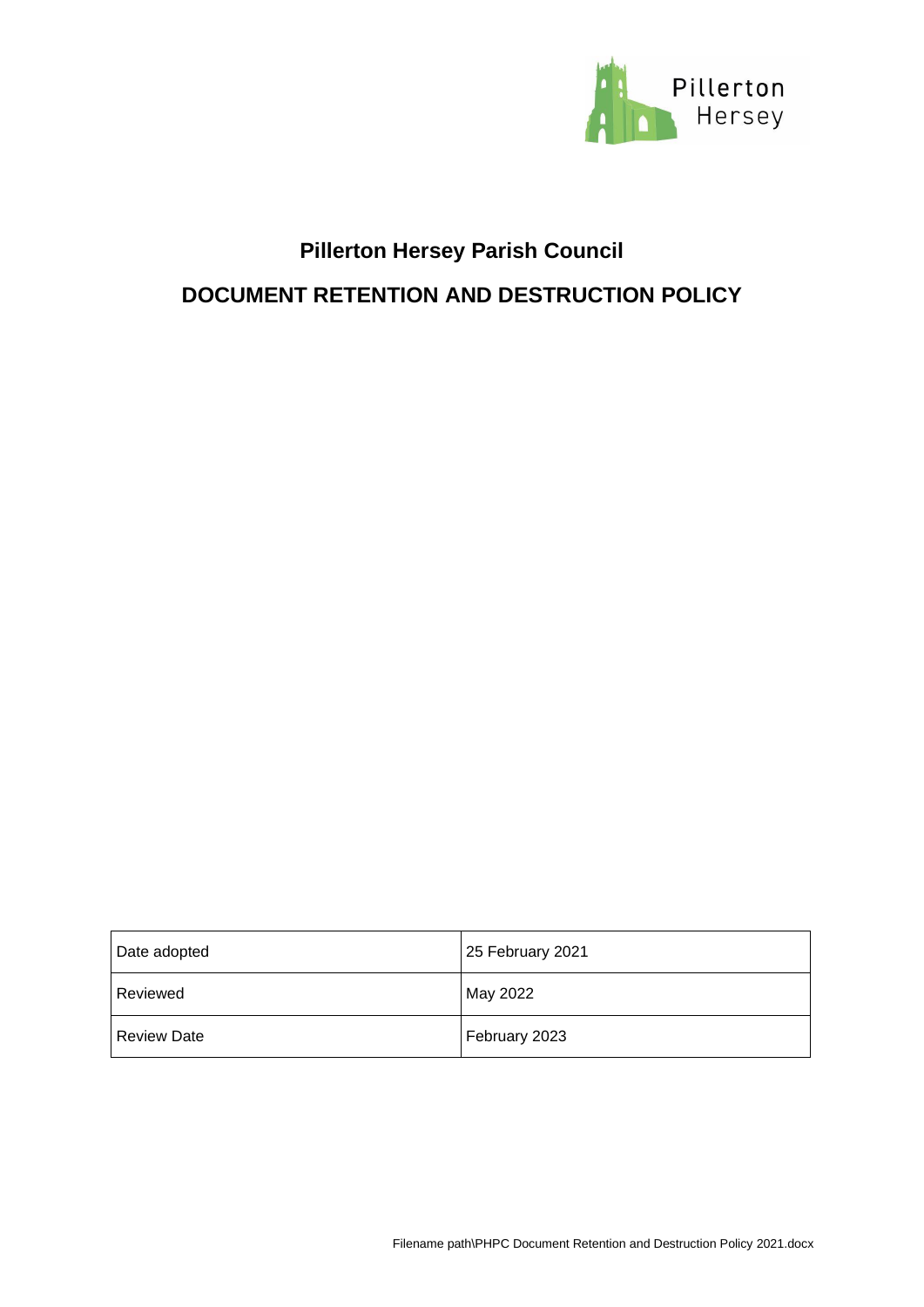#### **Introduction**

- 1. The council accumulates a vast amount of information and data during the course of its everyday activities. This includes data generated internally in addition to information obtained from individuals and external organisations. This information is recorded in various different types of document.
- 2. Records created and maintained by the council are an important asset and as such measures need to be undertaken to safeguard this information. Properly managed records provide authentic and reliable evidence of the council's transactions and are necessary to ensure it can demonstrate accountability.
- 3. Documents may be retained in either 'hard' paper form or in electronic forms. For the purpose of this policy, 'document' and 'record' refers to both hard copy and electronic records.
- 4. It is imperative that documents are retained for an adequate period of time. If documents are destroyed prematurely the council and individual officers concerned could face prosecution for not complying with legislation and it could cause operational difficulties, reputational damage and difficulty in defending any claim brought against the council.
- 5. In contrast to the above the council should not retain documents longer than is necessary. Timely disposal should be undertaken to ensure compliance with the General Data Protection Regulations so that personal information is not retained longer than necessary. This will also ensure the most efficient use of limited storage space.

#### **Scope and Objectives of the Policy**

- 6. The aim of this document is to provide a working framework to determine which documents are:
	- a. Retained and for how long; or
	- b. Disposed of and if so by what method.
- 7. There are some records that do not need to be kept at all or that are routinely destroyed in the course of business. This usually applies to information that is duplicated, unimportant or only of a short-term value. Unimportant records of information include:
	- a. 'With compliments' slips.
	- b. Catalogues and trade journals.
	- c. Non-acceptance of invitations.
	- d. Trivial electronic mail messages that are not related to council business.
	- e. Requests for information such as maps, plans or advertising material.
	- f. Out of date distribution lists.
- 8. Duplicated and superseded material such as stationery, manuals, drafts, forms, address books and reference copies of annual reports may be destroyed.
- 9. Records should not be destroyed if the information can be used as evidence to prove that something has happened. If destroyed the disposal needs to be disposed of under the General Data Protection Regulations

#### **Roles and Responsibilities for Document Retention and Disposal**

10. Councils are responsible for determining whether to retain or dispose of documents and should undertake a review of documentation at least on an annual basis to ensure that any unnecessary documentation being held is disposed of under the General Data Protection Regulations.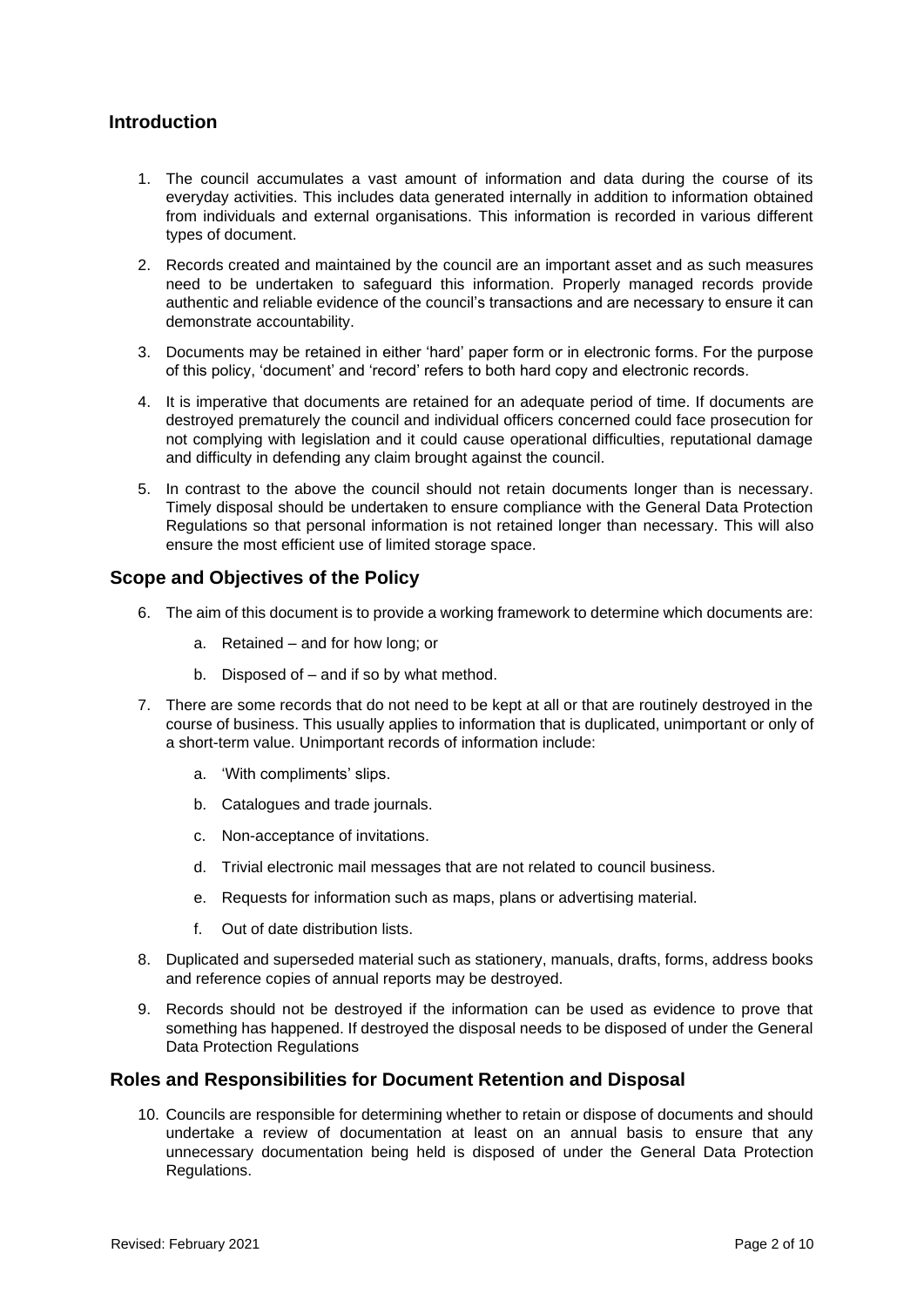11. Councils should ensure that all employees are aware of the retention/disposal schedule.

#### **Document Retention Protocol**

- 12. Councils should have in place an adequate system for documenting the activities of their service. This system should take into account the legislative and regulatory environments to which they work.
- 13. Records of each activity should be complete and accurate enough to allow employees and their successors to undertake appropriate actions in the context of their responsibilities to:
	- a. Facilitate an audit or examination of the business by anyone so authorised.
	- b. Protect the legal and other rights of the council, its clients and any other persons affected by its actions.
	- c. Verify individual consent to record, manage and record disposal of their personal data.
	- d. Provide authenticity of the records so that the evidence derived from them is shown to be credible and authoritative.
- 14. To facilitate this the following principles should be adopted:
	- a. Records created and maintained should be arranged in a record-keeping system that will enable quick and easy retrieval of information under the General Data Protection Regulations.
	- b. Documents that are no longer required for operational purposes but need retaining should be placed at the records office.
- 15. The retention schedules in Appendix A: List of Documents for Retention or Disposal provide guidance on the recommended minimum retention periods for specific classes of documents and records. These schedules have been compiled from recommended best practice from the Public Records Office, the Records Management Society of Great Britain and in accordance with relevant legislation.
- 16. Whenever there is a possibility of litigation, the records and information that are likely to be affected should not be amended or disposed of until the threat of litigation has been removed.

#### **Document Disposal Protocol**

- 17. Documents should only be disposed of if reviewed in accordance with the following:
	- a. Is retention required to fulfil statutory or other regulatory requirements?
	- b. Is retention required to meet the operational needs of the service?
	- c. Is retention required to evidence events in the case of dispute?
	- d. Is retention required because the document or record is of historic interest or intrinsic value?
- 18. When documents are scheduled for disposal the method of disposal should be appropriate to the nature and sensitivity of the documents concerned. A record of the disposal will be kept to comply with the General Data Protection Regulations.
- 19. Documents can be disposed of by any of the following methods:
	- a. Non-confidential records: place in waste paper bin for disposal.
	- b. Confidential records or records giving personal information: shred documents.
	- c. Deletion of computer records.
	- d. Transmission of records to an external body such as the County Records Office.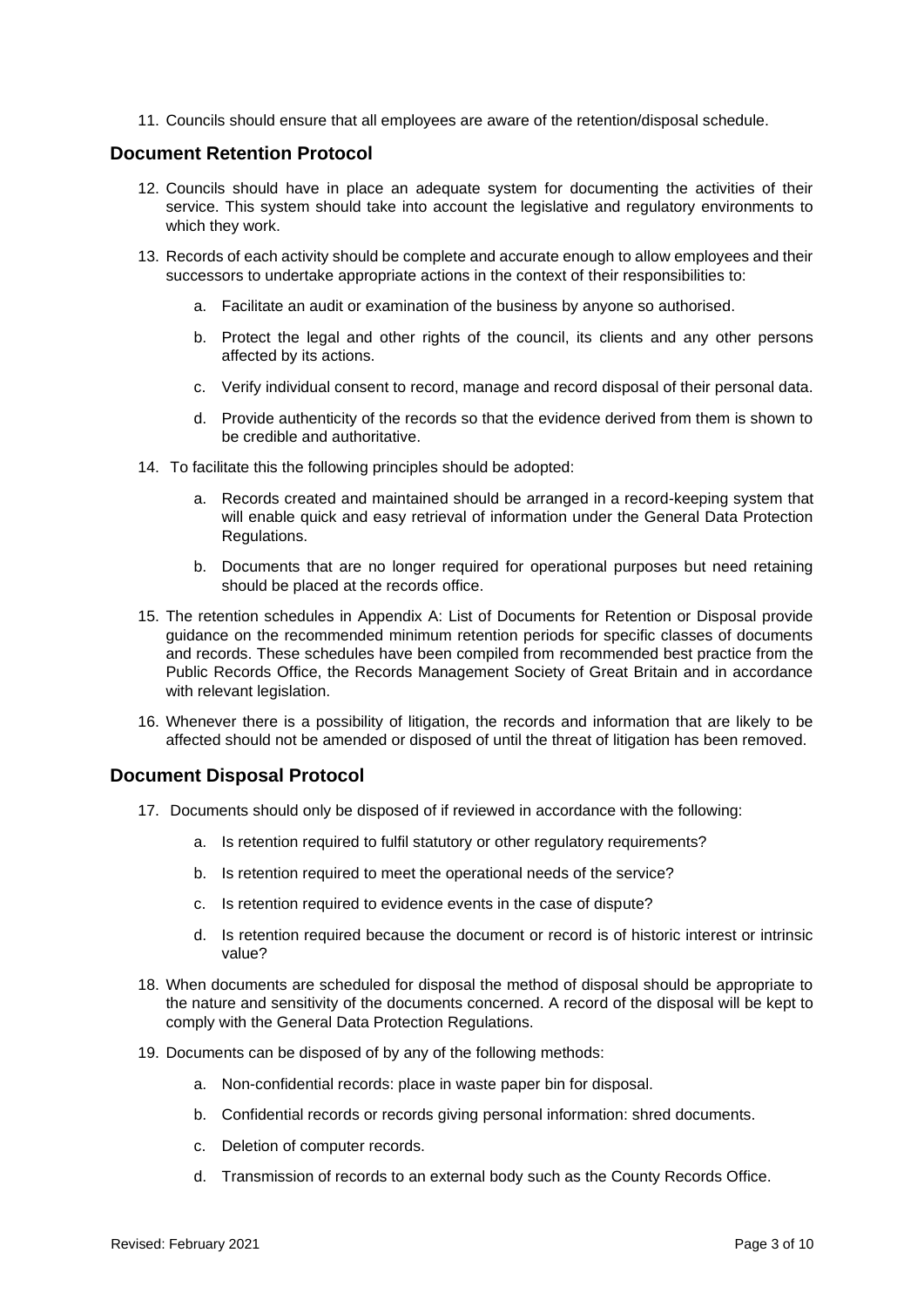- 20. The following principles should be followed when disposing of records:
	- a. All records containing personal or confidential information should be destroyed at the end of the retention period. Failure to do so could lead to the council being prosecuted under the General Data Protection Regulations, the Freedom of Information Act or cause reputational damage.
	- b. Where computer records are deleted steps should be taken to ensure that data is 'virtually impossible to retrieve' as advised by the Information Commissioner.
	- c. Where documents are of historical interest it may be appropriate that they are transmitted to the County Records office.
	- d. Back-up copies of documents should also be destroyed (including electronic or photographed documents unless specific provisions exist for their disposal).
- 21. Records should be maintained of appropriate disposals. These records should contain the following information:
	- a. The name of the document destroyed.
	- b. The date the document was destroyed.
	- c. The method of disposal.

#### **Data Protection Act 2018 – Obligation to Dispose of Certain Data**

- 22. The Data Protection Act 2018 ('Fifth Principle') requires that personal data must not be retained longer than is necessary for the purpose for which it was originally obtained.
- 23. Part 1 of the Data Protection Act 2018 defines personal data as:

*Any information relating to an identified or identifiable living individual*

An identifiable living individual is defined as a living individual who can be identified, directly or indirectly, in particular by reference to

- a. an identifier such as a name, an identification number, location data or an online identifier, or
- b. one or more factors specific to the physical, physiological, genetic, mental, economic, cultural or social identity of the individual.
- 24. It includes any expression of opinion about the individual and any indication of the intentions of the council or other person in respect of the individual.
- 25. The Data Protection Act provides an exemption for information about identifiable living individuals that is held for research, statistical or historical purposes to be held indefinitely provided that the specific requirements are met.
- 26. Councils are responsible for ensuring that they comply with the principles of the under the General Data Protection Regulations namely:
	- a. Personal data is processed fairly and lawfully and, in particular, shall not be processed unless specific conditions are met.
	- b. Personal data shall only be obtained for purposes that are specified, explicit and legitimate and processed in a compatible manner.
	- c. Personal data shall be adequate, relevant, and not excessive.
	- d. Personal data shall be accurate and kept up to date.
	- e. Personal data shall be kept for no longer than is necessary.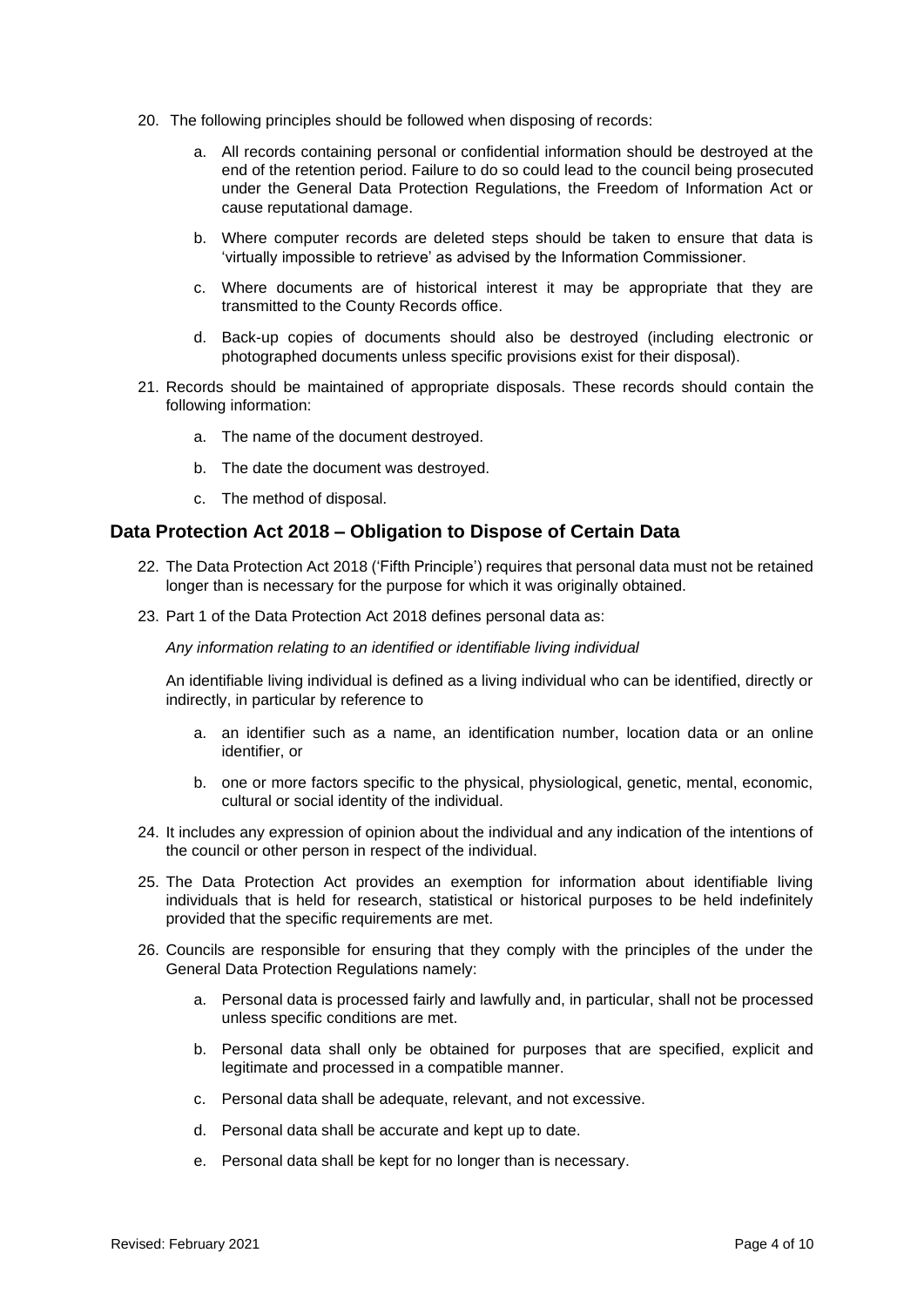- f. Personal data shall be processed in accordance with the rights of the data subject.
- g. Personal data shall be processed in a secure manner.
- 27. External storage providers or archivists that are holding council documents must also comply with the above principles of the General Data Protection Regulations.

#### **Scanning of Documents**

- 28. In general once a document has been scanned on to a document image system the original becomes redundant. There is no specific legislation covering the format for which local government records are retained following electronic storage, except for those prescribed by HM Revenue and Customs.
- 29. 7.2 As a general rule hard copies of scanned documents should be retained for three months after scanning.
- 30. Original documents required for VAT and tax purposes should be retained for six years unless a shorter period has been agreed with HM Revenue and Customs.

#### **Review of Document Retention**

- 31. It is planned to review, update and where appropriate amend this document on a regular basis (at least every three years in accordance with the Code of Practice on the Management of Records issued by the Lord Chancellor).
- 32. This document has been compiled from various sources of recommended best practice and with reference to the following documents and publications:
	- a. Local Council Administration, Charles Arnold-Baker, 10<sup>th</sup> edition, Chapter 11
	- b. Local Government Act 1972, sections 225 229, section 234
	- c. SLCC Advice Note 316 Retaining Important Documents
	- d. SLCC Clerks' Manual: Storing Books and Documents
	- e. Lord Chancellor's Code of Practice on the Management of Records issued under Section 46 of the Freedom of Information Act 2000

#### **List of Documents**

33. The full list of the council's documents and the procedures for retention or disposal can be found in Appendix A: List of Documents for Retention and Disposal. This is updated regularly in accordance with any changes to legal requirements.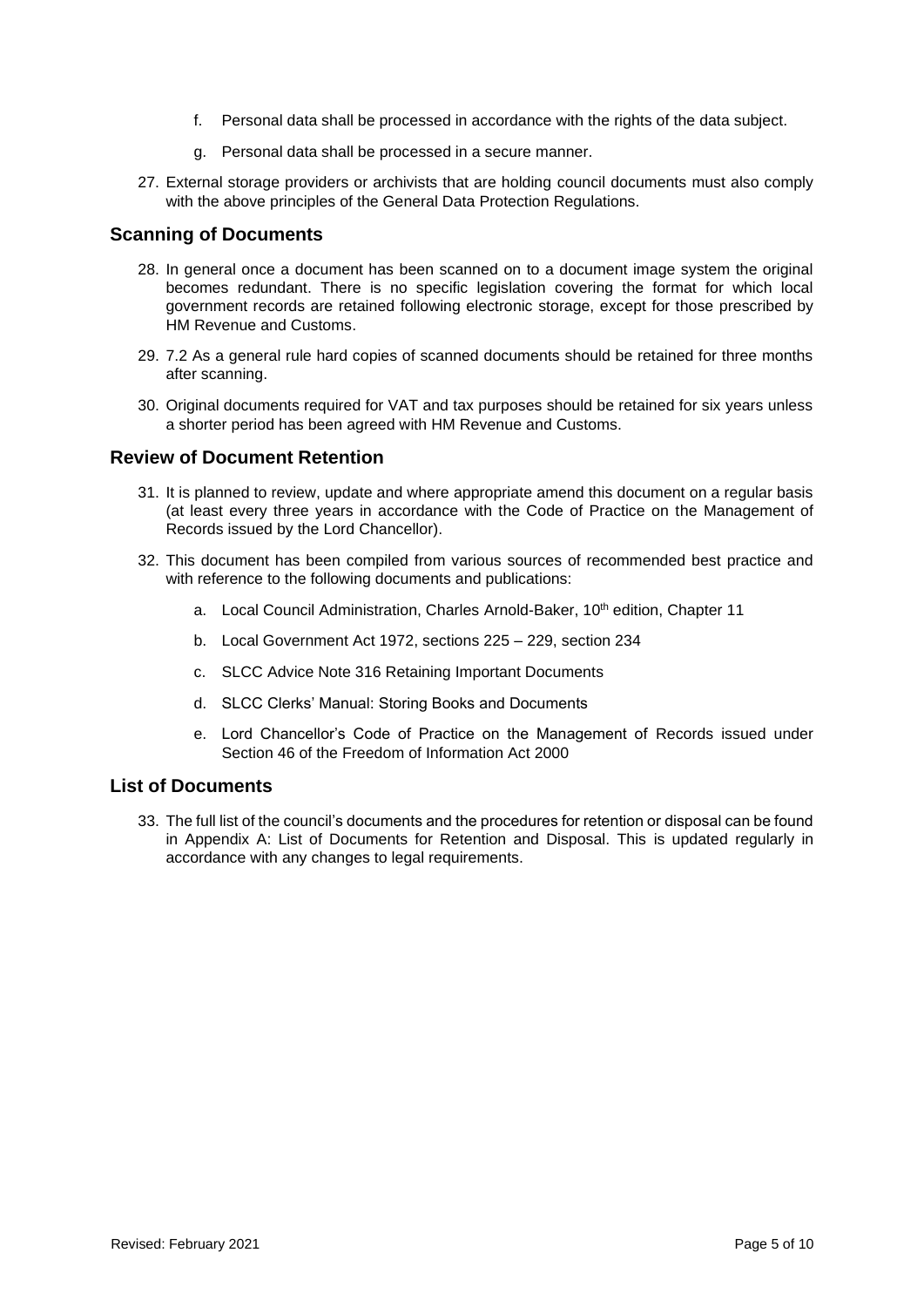# **Pillerton Hersey Parish Council**

## **Appendix A: List of Documents for Retention or Disposal**

| <b>Document</b>                                       | <b>Minimum Retention Period</b> | Reason           | <b>Location Retained</b> | <b>Disposal</b>                                                                                                                                                                                                                              |
|-------------------------------------------------------|---------------------------------|------------------|--------------------------|----------------------------------------------------------------------------------------------------------------------------------------------------------------------------------------------------------------------------------------------|
| <b>Minutes</b>                                        | Indefinite                      | Archive          |                          | Original signed paper copies of<br>council minutes of meetings must<br>be kept<br>indefinitely in safe storage. At<br>regular intervals of not more than 5<br>years they must be archived and<br>deposited with the County Records<br>Office |
| Agendas                                               | 5 years                         | Management       |                          | Bin (shred confidential<br>waste)/securely delete                                                                                                                                                                                            |
| Accident/incident reports                             | 20 years                        | Potential claims |                          | Confidential waste. A list will be<br>kept of those documents disposed<br>of to meet the requirements of the<br>GDPR regulations.                                                                                                            |
| Scales of fees and charges                            | 6 years                         | Management       |                          | <b>Bin</b>                                                                                                                                                                                                                                   |
| Receipt and payment accounts                          | Indefinite                      | Archive          |                          | N/A                                                                                                                                                                                                                                          |
| Receipt books of all kinds                            | 6 years                         | <b>VAT</b>       |                          | <b>Bin</b>                                                                                                                                                                                                                                   |
| Bank statements including<br>deposit/savings accounts | Last completed audit year       | Audit            |                          | Confidential waste                                                                                                                                                                                                                           |
| Bank paying-in books                                  | Last completed audit year       | Audit            |                          | Confidential waste                                                                                                                                                                                                                           |
| Cheque book stubs                                     | Last completed audit year       | Audit            |                          | Confidential waste                                                                                                                                                                                                                           |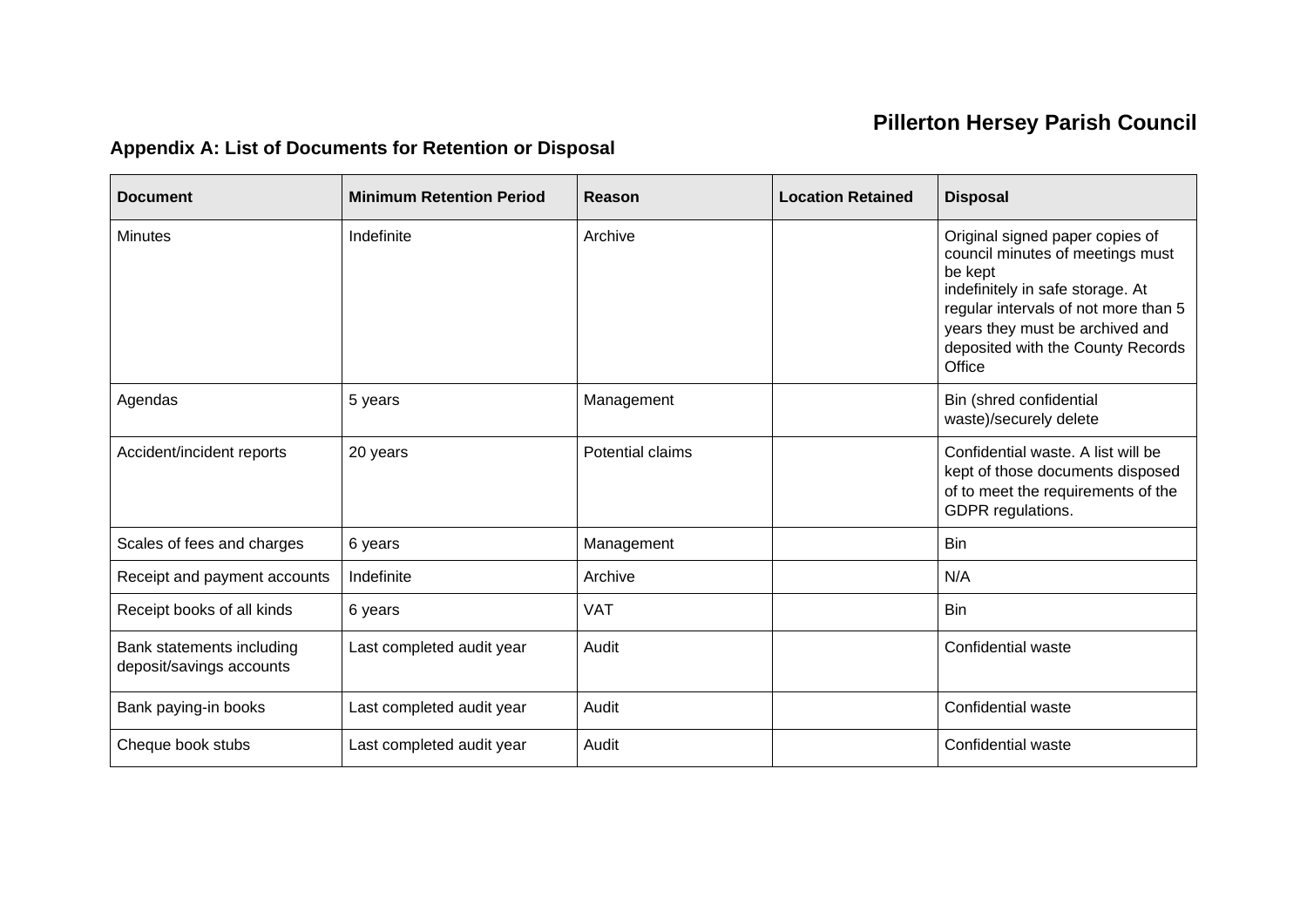| <b>Document</b>                                               | <b>Minimum Retention Period</b>                                      | Reason                                                                                            | <b>Location Retained</b> | <b>Disposal</b>                                                                                                                         |
|---------------------------------------------------------------|----------------------------------------------------------------------|---------------------------------------------------------------------------------------------------|--------------------------|-----------------------------------------------------------------------------------------------------------------------------------------|
| Quotations and tenders                                        | 6 years                                                              | Limitation Act 1980 (as<br>amended)                                                               |                          | Confidential waste. A list will be<br>kept of those documents disposed<br>of to meet the requirements of the<br><b>GDPR</b> regulations |
| Paid invoices                                                 | 6 years                                                              | <b>VAT</b>                                                                                        |                          | Confidential waste                                                                                                                      |
| Paid cheques                                                  | 6 years                                                              | Limitation Act 1980 (as<br>amended)                                                               |                          | Confidential waste                                                                                                                      |
| VAT records                                                   | 6 years generally but 20 years<br>for VAT on rents                   | <b>VAT</b>                                                                                        |                          | Confidential waste                                                                                                                      |
| Petty cash, postage and<br>telephone books                    | 6 years                                                              | Tax, VAT, Limitation Act<br>1980 (as amended)                                                     |                          | Confidential waste                                                                                                                      |
| <b>Timesheets</b>                                             | Last completed audit year 3<br>years                                 | Audit (requirement)<br>Personal injury (best<br>practice)                                         |                          | <b>Bin</b>                                                                                                                              |
| Wages books/payroll                                           | 12 years                                                             | Superannuation                                                                                    |                          | Confidential waste                                                                                                                      |
| Insurance policies                                            | While valid (but see next two<br>items below)                        | Management                                                                                        |                          | Bin                                                                                                                                     |
| Insurance company names and<br>policy numbers                 | Indefinite                                                           | Management                                                                                        |                          | N/A                                                                                                                                     |
| Certificates for insurance<br>against liability for employees | 40 years from date on which<br>insurance commenced or was<br>renewed | The Employers' Liability<br>(Compulsory Insurance)<br>Regulations 1998 (SI<br>2753)<br>Management |                          | Bin                                                                                                                                     |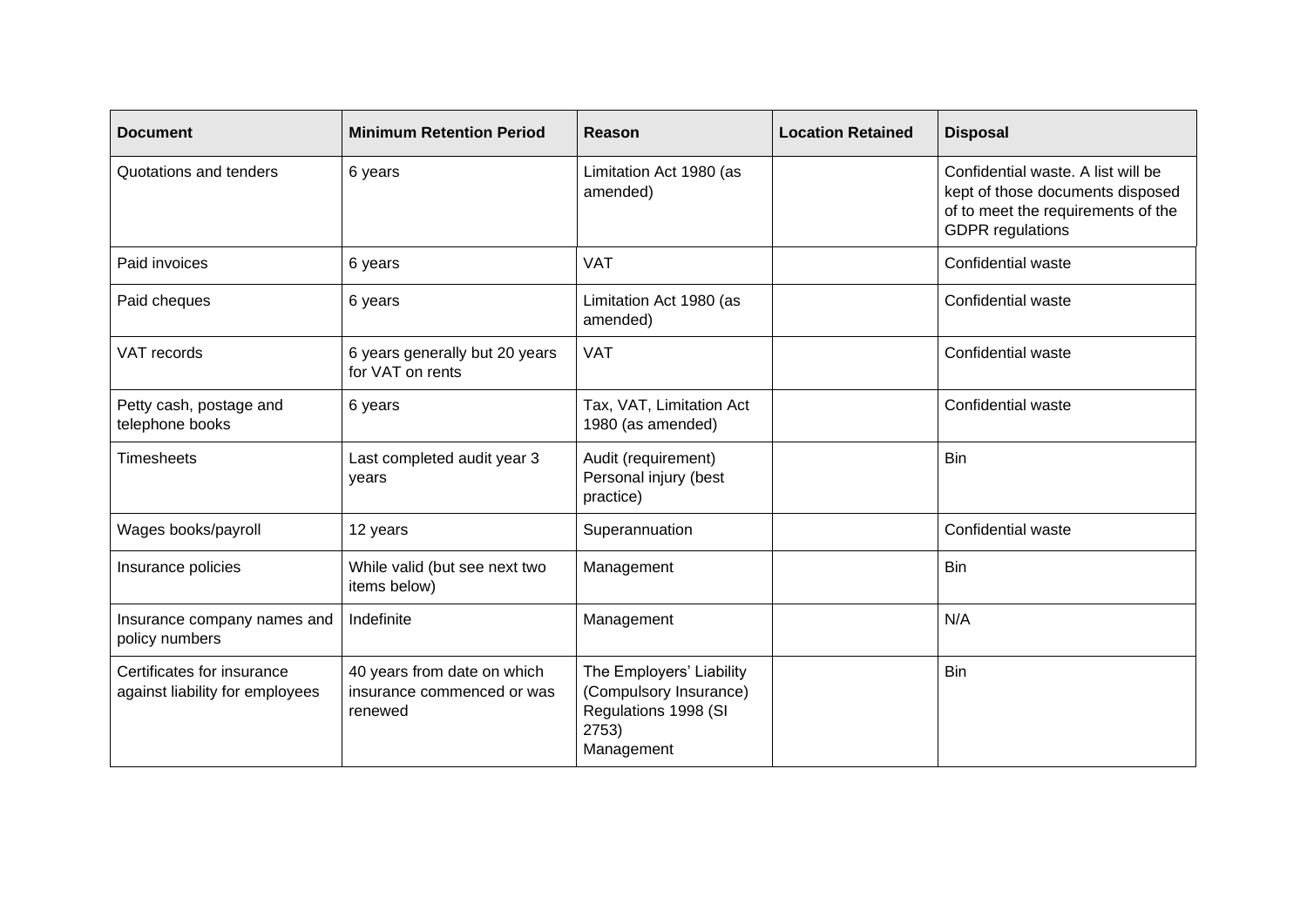| <b>Document</b>                                                                                             | <b>Minimum Retention Period</b>                                                                                       | Reason                                                                                                                                                                                                                                                                                                 | <b>Location Retained</b> | <b>Disposal</b>   |
|-------------------------------------------------------------------------------------------------------------|-----------------------------------------------------------------------------------------------------------------------|--------------------------------------------------------------------------------------------------------------------------------------------------------------------------------------------------------------------------------------------------------------------------------------------------------|--------------------------|-------------------|
| Play area and hardcourt<br>equipment inspection<br>reports                                                  | 21 years                                                                                                              |                                                                                                                                                                                                                                                                                                        |                          |                   |
| Investments                                                                                                 | Indefinite                                                                                                            | Audit, Management                                                                                                                                                                                                                                                                                      |                          | N/A               |
| Title deeds, leases,<br>agreements, contracts                                                               | Indefinite                                                                                                            | Audit, Management                                                                                                                                                                                                                                                                                      |                          | N/A               |
| Information from other bodies<br>e.g. circulars from county<br>associations, NALC, principal<br>authorities | Retained for as long as it is<br>useful and relevant                                                                  |                                                                                                                                                                                                                                                                                                        |                          | <b>Bin</b>        |
| Local/historical information                                                                                | Indefinite - to be securely kept<br>for benefit of the<br>Parish                                                      | Councils may acquire<br>records of local interest<br>and accept gifts or<br>records of general and<br>local interest in order to<br>promote the use for such<br>records (defined as<br>materials in written or<br>other form setting out<br>facts or events or<br>otherwise recording<br>information). |                          | N/A               |
| Magazines and journals                                                                                      | Council may wish to keep<br>its own publications<br>For others retain for as long as<br>they are useful and relevant. |                                                                                                                                                                                                                                                                                                        |                          | Bin if applicable |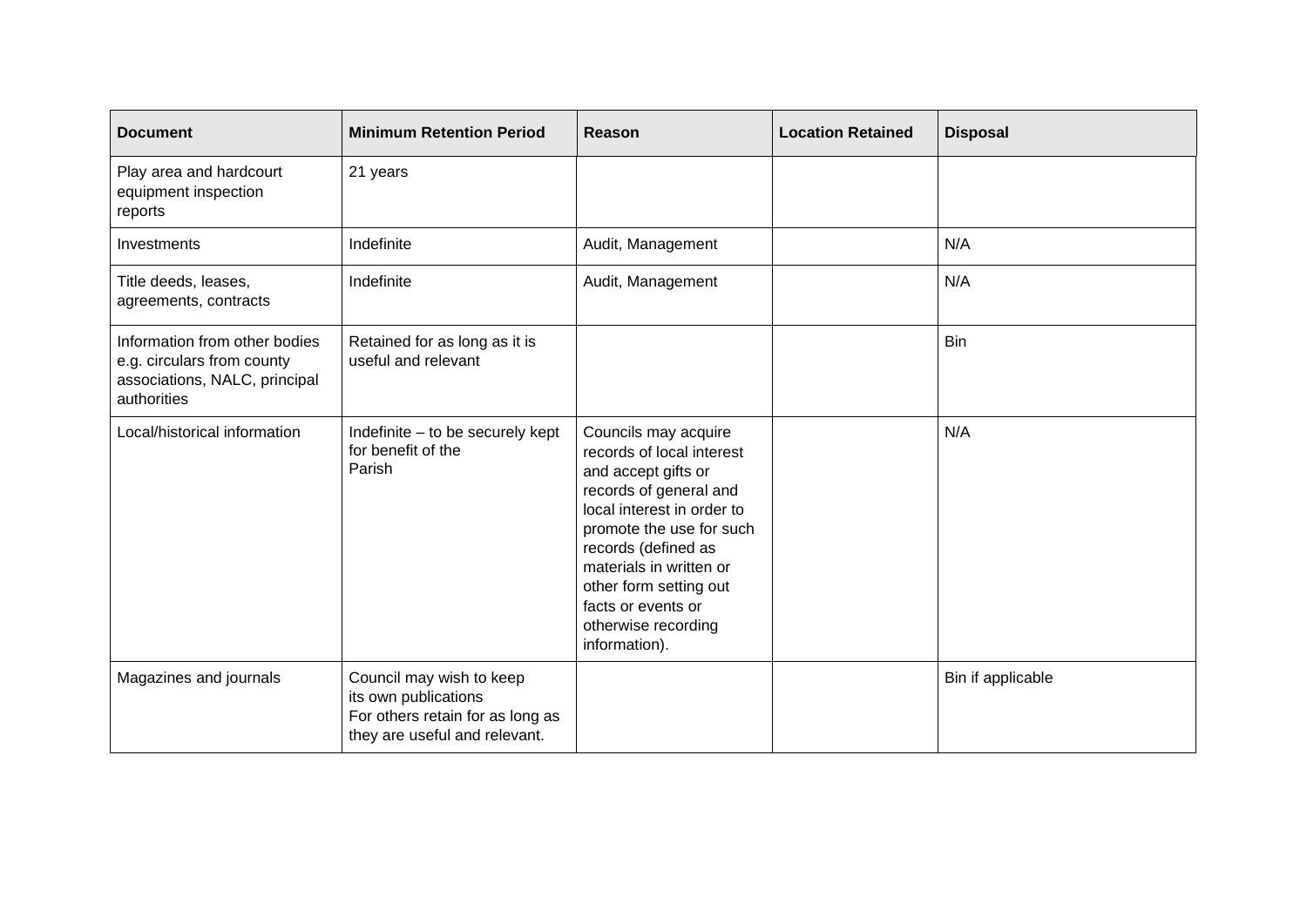| <b>Record Keeping</b>                                                                                                                                                                                                    |                                                                                                                                                                                                                                                                                                                                                      |                                                                                                                                                                                                                                                                                                                           |                          |                                                                                                                                                                                                                                                          |
|--------------------------------------------------------------------------------------------------------------------------------------------------------------------------------------------------------------------------|------------------------------------------------------------------------------------------------------------------------------------------------------------------------------------------------------------------------------------------------------------------------------------------------------------------------------------------------------|---------------------------------------------------------------------------------------------------------------------------------------------------------------------------------------------------------------------------------------------------------------------------------------------------------------------------|--------------------------|----------------------------------------------------------------------------------------------------------------------------------------------------------------------------------------------------------------------------------------------------------|
| <b>Document</b>                                                                                                                                                                                                          | <b>Minimum Retention Period</b>                                                                                                                                                                                                                                                                                                                      | <b>Reason</b>                                                                                                                                                                                                                                                                                                             | <b>Location Retained</b> | <b>Disposal</b>                                                                                                                                                                                                                                          |
| To ensure records are easily<br>accessible it is necessary to<br>comply with the following:<br>A list of files stored in<br>cabinets will be kept<br>Electronic files will be<br>✓<br>saved using relevant file<br>names | The electronic files will be<br>backed up periodically on a<br>portable hard drive and also in<br>the cloud-based programme<br>supplied by the council's IT<br>company.                                                                                                                                                                              | Management                                                                                                                                                                                                                                                                                                                |                          | Documentation no longer required<br>will be disposed of, ensuring any<br>confidential documents are<br>destroyed as confidential waste. A<br>list will be kept of those<br>documents disposed of to meet<br>the requirements of the GDPR<br>regulations. |
| General correspondence                                                                                                                                                                                                   | Unless it relates to specific<br>categories outlined in the policy,<br>correspondence, both paper<br>and electronic, should be kept.<br>Records should be kept for as<br>long as they are needed for<br>reference or accountability<br>purposes, to comply with<br>regulatory requirements or to<br>protect legal and other rights<br>and interests. | Management                                                                                                                                                                                                                                                                                                                |                          | Bin (shred confidential waste)<br>A list will be kept of those<br>documents disposed of to meet the<br>requirements of the GDPR<br>regulations.                                                                                                          |
| Correspondence relating to<br>staff                                                                                                                                                                                      | If related to Audit, see relevant<br>sections above. Should be kept<br>securely and personal data in<br>relation to staff should not be<br>kept for longer than is<br>necessary for the purpose it<br>was held. Likely time limits for<br>tribunal claims between 3-6<br>months Recommend this period<br>be<br>for 3 years                           | After an employment<br>relationship has ended, a<br>council may need to retain<br>and access staff records for<br>former staff for the purpose<br>of giving references,<br>payment of tax, national<br>insurance contributions and<br>pensions, and in respect of<br>any related legal claims<br>made against the council |                          | Confidential waste.<br>A list will be kept of those<br>documents disposed of to meet the<br>requirements of the GDPR<br>regulations.                                                                                                                     |